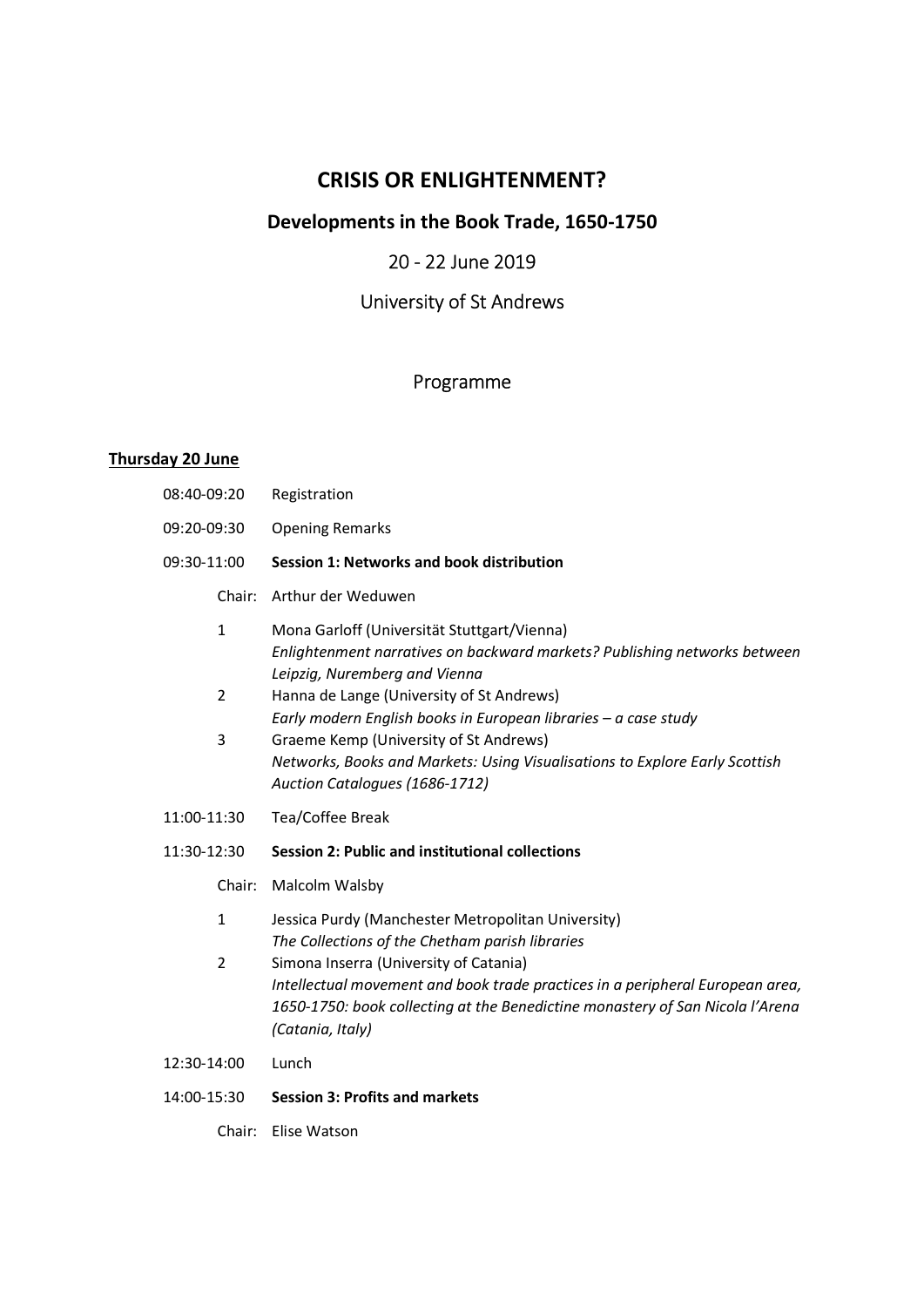| $\mathbf{1}$   | Jeroen Salman (Universiteit Utrecht)                                                                               |
|----------------|--------------------------------------------------------------------------------------------------------------------|
|                | Print, pills and practitioners. Publishing strategies and the Dutch medical market                                 |
|                | $(1650 - 1770)$                                                                                                    |
| $\overline{2}$ | Xevi Camprubí (Independent Scholar)                                                                                |
|                | Teaching books, public education and the growth of literacy in Catalonia at the<br>time of the Early Enlightenment |
| 3              | Ann-Marie Hansen (Université Rennes 2)                                                                             |
|                | Publishing the Enlightenment: the Fritsch & Böhm enterprise                                                        |
|                |                                                                                                                    |
| 15:30-16:00    | Tea/Coffee Break                                                                                                   |
|                |                                                                                                                    |
| 16:00-17:00    | <b>Plenary 1</b>                                                                                                   |
| Chair:         | Andrew Pettegree                                                                                                   |
|                | Ian Maclean (All Souls College, University of Oxford and University of St<br>Andrews)                              |
|                | The impact of Academic Journals on the Book Fairs, 1665-1686                                                       |
| 17:00-18:00    | University of St Andrews Special Collections Exhibit                                                               |
| 18:45          | Conference Dinner                                                                                                  |

# Friday 21 June

| 9:30-11:00     |        | Session 4: Auctions, catalogues and book collecting                                                               |  |  |
|----------------|--------|-------------------------------------------------------------------------------------------------------------------|--|--|
|                | Chair: | <b>Forrest Strickland</b>                                                                                         |  |  |
| $\mathbf{1}$   |        | Philippe Schmid (University of St Andrews)                                                                        |  |  |
|                |        | The government at auction. Urban policy and the market for books in Lübeck<br>1675-1780                           |  |  |
| $\overline{2}$ |        | Helwi Blom (Radboud Universiteit Nijmegen)                                                                        |  |  |
|                |        | Philosophie or commerce? Classification systems in 18 <sup>th</sup> -century French private<br>library catalogues |  |  |
| 3              |        | Anna de Wilde (Radboud Universiteit Nijmegen)                                                                     |  |  |
|                |        | Private library catalogues and the circulation of Jewish books                                                    |  |  |
| 11:00-11:30    |        | Tea/Coffee Break                                                                                                  |  |  |
| 11:30-12:30    |        | <b>Session 5: Newspapers and periodicals</b>                                                                      |  |  |
|                | Chair: | James McCall                                                                                                      |  |  |
| $\mathbf{1}$   |        | Panagiotis Georgakakis (University of St Andrews)                                                                 |  |  |
|                |        | The power of the pen: information and propaganda during the Nine Years War                                        |  |  |
| $\overline{2}$ |        | Doris Gruber (Austrian Academy of Sciences)                                                                       |  |  |
|                |        | The cometary appearance of 1743/44. Periodicals and other ephemera                                                |  |  |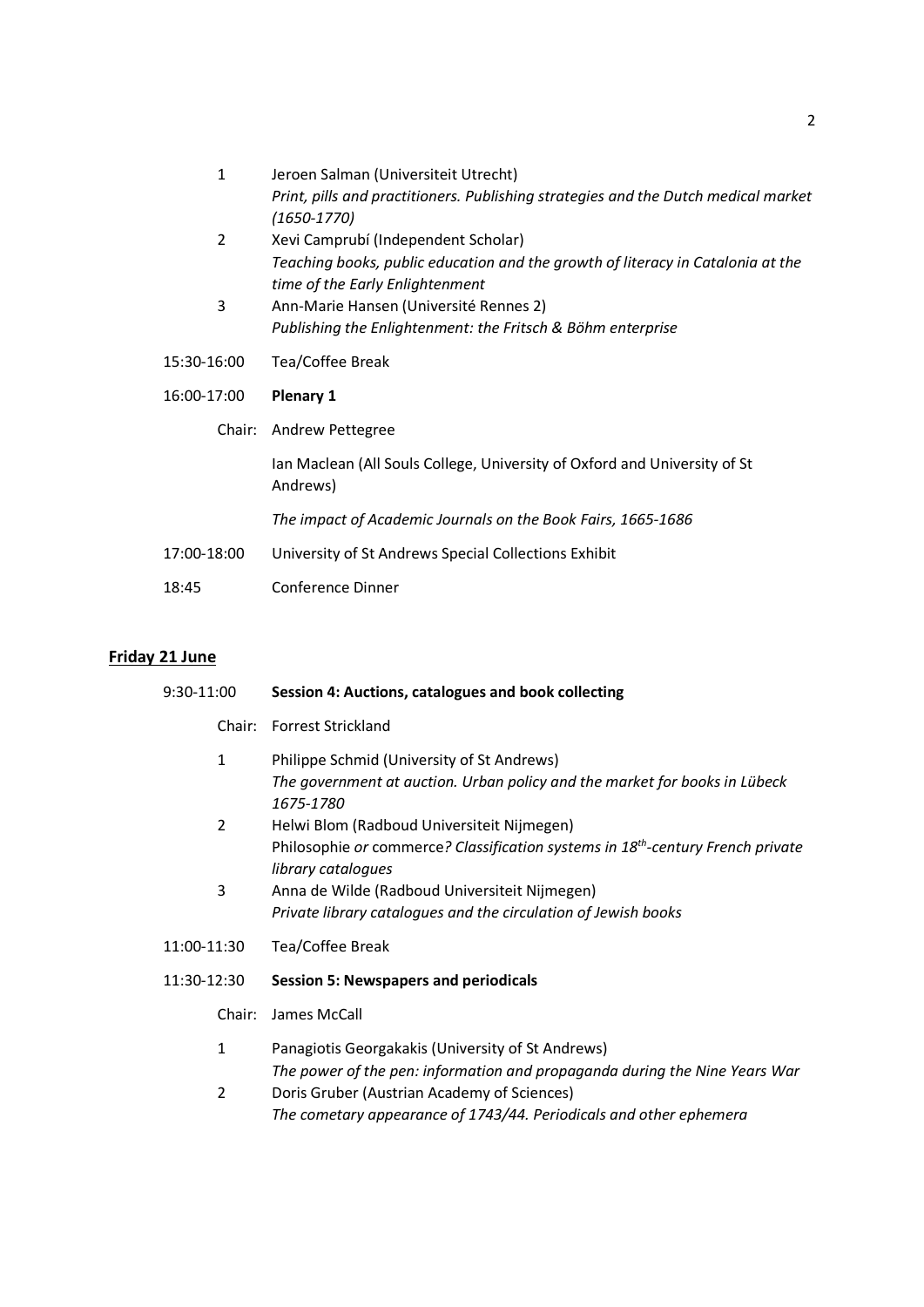### 12:30-14:00 Lunch

### 14:00-15:30 Session 6: Censorship, science and secularism

### Chair: Sandra Toffolo

- 1 Leonardo Anatrini (Università di Ferrara) The Dissemination of New Science: The quest for Galileo's Opera omnia as a case study in the history of  $17<sup>th</sup>$ -century censorship, publishing and book trade
- 2 Evelien Chayes (Radboud Universiteit Nijmegen) Tracing Proto-Secularism during the long 18<sup>th</sup> century: Religious Book Spooks in the Margins of the Rise, Fall and Transformation of the Venetian book Trade
- 3 Alberto José Campillo Pardo & Idalia García Aguilar (Seville University and Universidad de México) Persecuted in the Spanish colonies? Inquisitorial censorship and scientific circulation in Nueva España and Nueva Granada
- 15:30-16:00 Tea/Coffee Break
- 16:00-17:00 Plenary 2
	- Chair: Ann-Marie Hansen

Dominique Varry (ENSSIB, Lyon)

Disclosing false imprints: a new glance at eighteenth-century French printed production

- 17:00-18:30 SHARP Reception & Book Launch of Buying and Selling
- 18:45 Conference Dinner

### Saturday 22 June

- 9:00-10:30 Session 7: Production, crisis and change
	- Chair: Nora Epstein
	- 1 Sandy Wilkinson (University College Dublin) Before the Enlightenment: The Book Industry in the Seventeenth-Century Iberian World
	- 2 Rindert Jagersma (Radboud Universiteit Nijmegen) A quantitative analysis of the book production in the Dutch Republic 1600-1799
	- 3 Arthur der Weduwen (University of St Andrews) The Dutch book trade and the Disaster Year (1672): crisis, pragmatism and recovery
- 10:30-11:00 Tea/coffee break
- 11:00-12:30 Session 8: Enlightened Libraries?